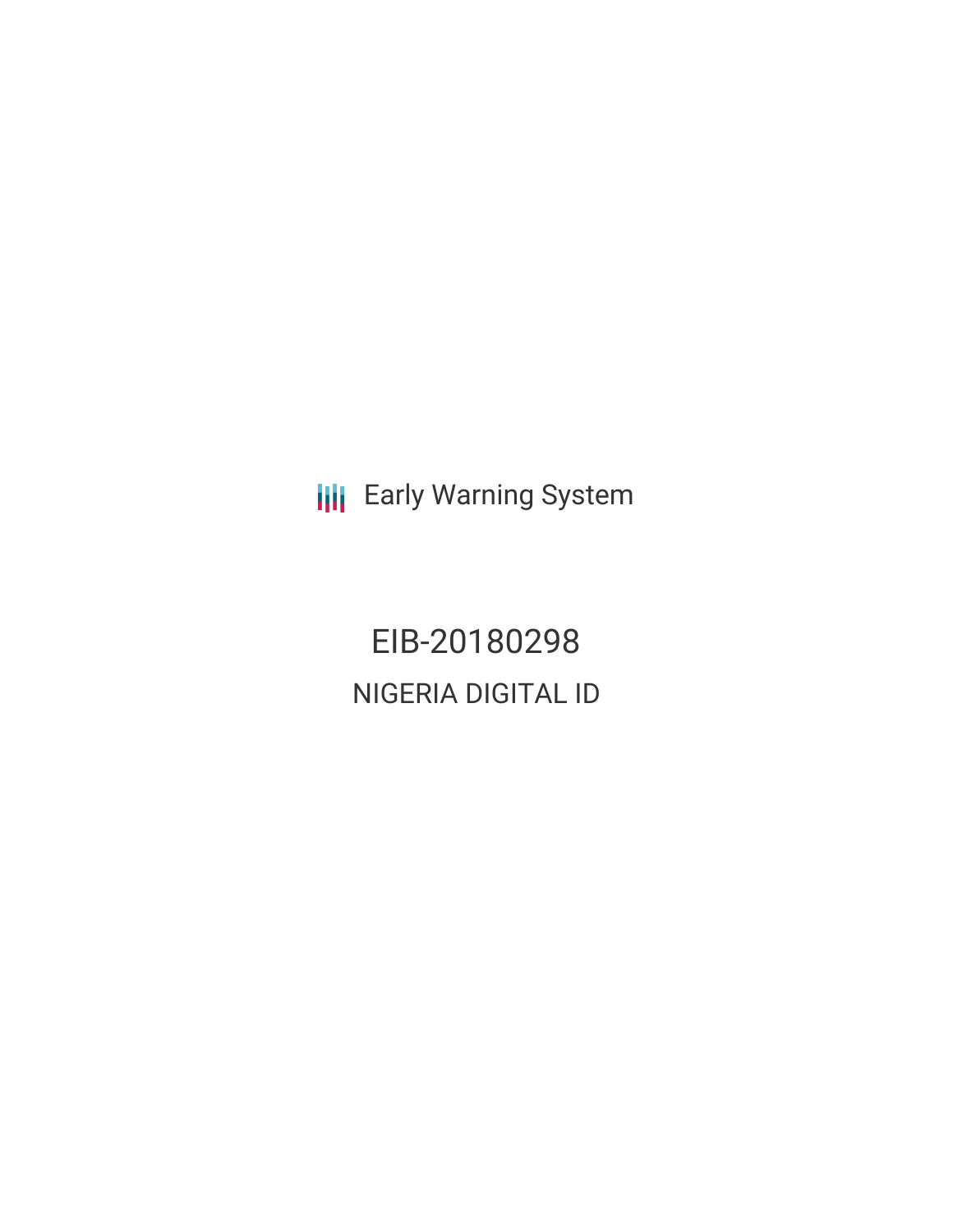# **Quick Facts**

| <b>Countries</b>               | Nigeria                        |
|--------------------------------|--------------------------------|
| <b>Financial Institutions</b>  | European Investment Bank (EIB) |
| <b>Status</b>                  | Proposed                       |
| <b>Bank Risk Rating</b>        | U                              |
| <b>Borrower</b>                | FEDERAL REPUBLIC OF NIGERIA    |
| <b>Sectors</b>                 | Law and Government             |
| <b>Investment Type(s)</b>      | Loan                           |
| <b>Investment Amount (USD)</b> | \$288.04 million               |
| <b>Project Cost (USD)</b>      | \$783.47 million               |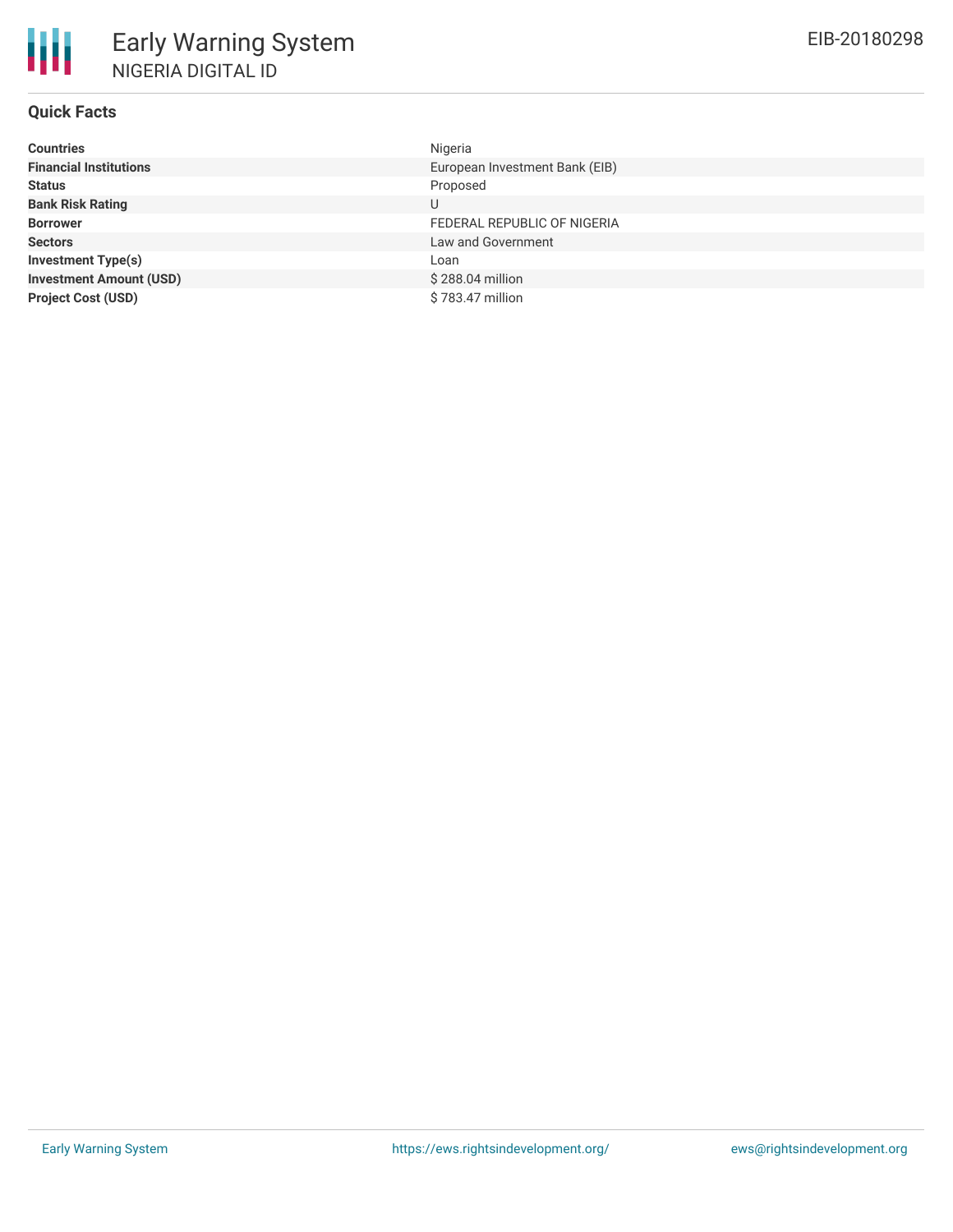

# **Project Description**

The project concerns the development of a digital identity (eID) infrastructure in Nigeria and the supply of a biometric identity to all Nigerian citizens. The project will provide a platform for economic development and reduce poverty, a root cause of migration.

Identification is central to efficiently deliver important government services to its population and to develop a well balanced functioning society: education, health and social safety, transportation, the sale of industrial and agricultural goods, financial inclusion and elections all rely for instance on good identification. The project will support the scaling up of the country's digital economy: access to mobile telephones, E-banking, and the provision of other innovative products and services to consumers. In addition, it will support the Government's efforts to strengthen fiscal management and to promote efficiency, good governance and transparency.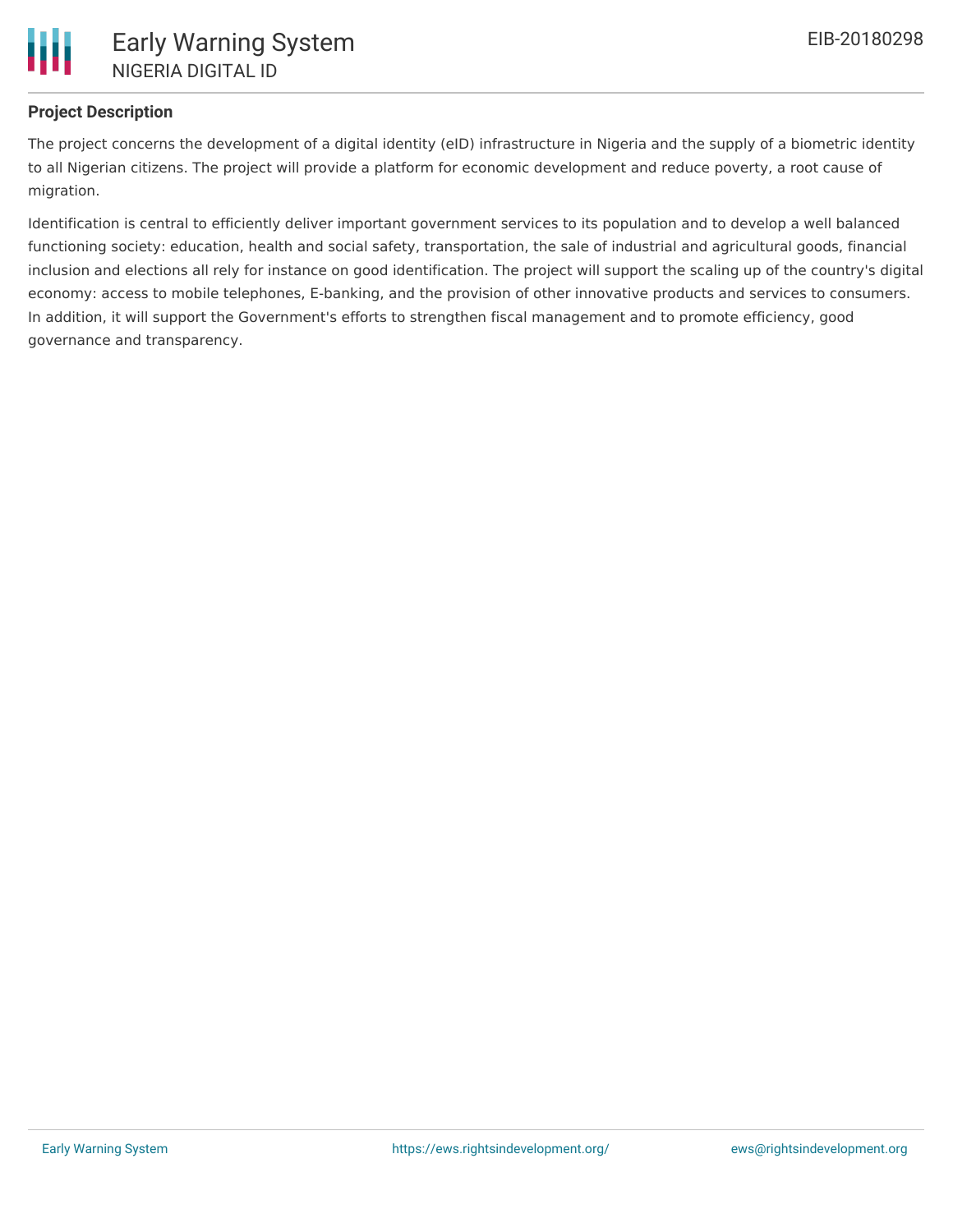## **Investment Description**

European Investment Bank (EIB)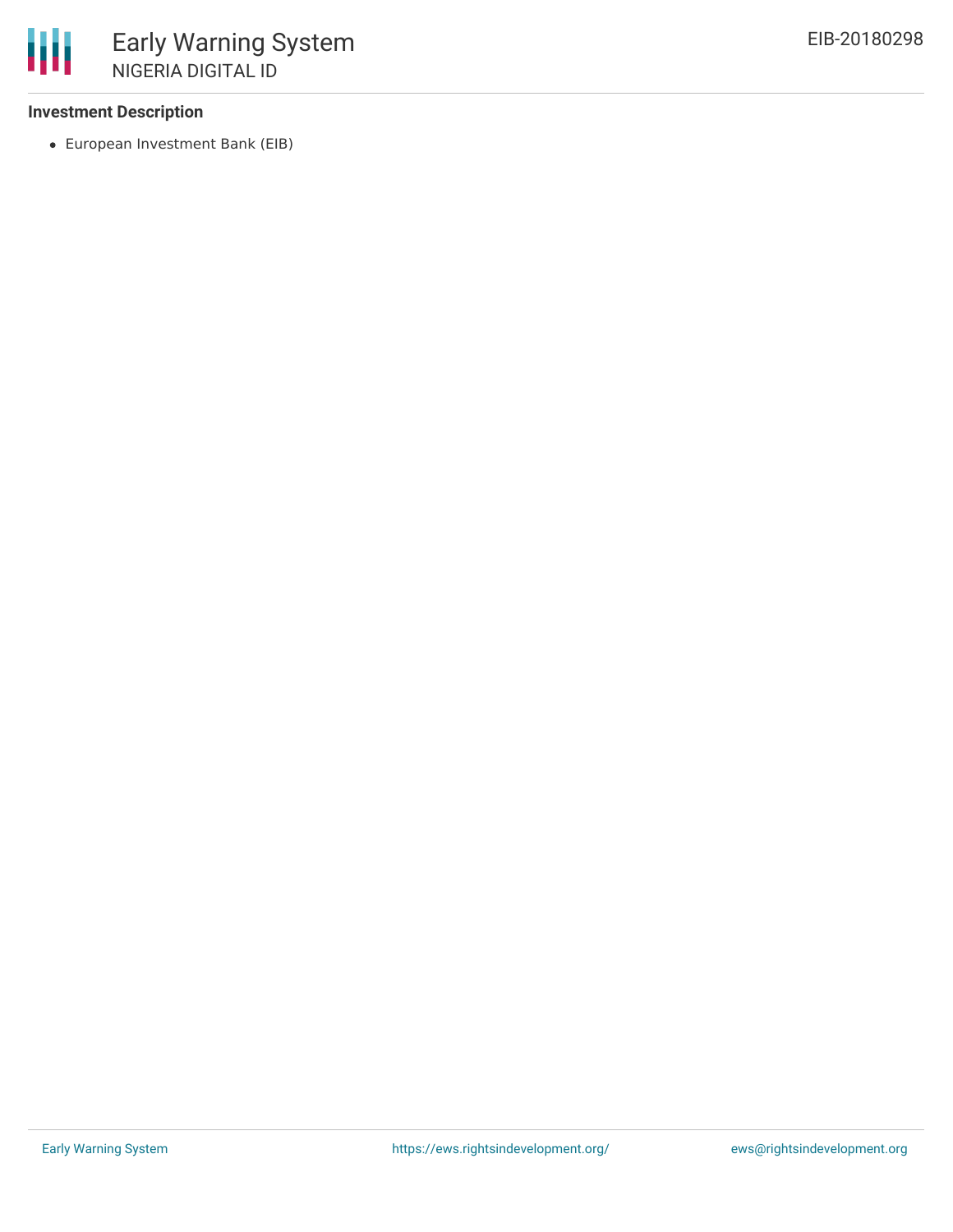## **Contact Information**

No contact information provided at the time of disclosure

#### ACCOUNTABILITY MECHANISM OF EIB

The EIB Complaints Mechanism is designed to facilitate and handle complaints against the EIB by individuals, organizations or corporations affected by EIB activities. When exercising the right to lodge a complaint against the EIB, any member of the public has access to a two-tier procedure, one internal - the Complaints Mechanism Office - and one external - the European Ombudsman. A complaint can be lodged via a written communication addressed to the Secretary General of the EIB, via email to the dedicated email address complaints@eib.org, by completing the online complaint form available at the following address: http://www.eib.org/complaints/form, via fax or delivered directly to the EIB Complaints Mechanism Division, any EIB local representation office or any EIB staff. For further details, check:

http://www.eib.org/attachments/strategies/complaints\_mechanism\_policy\_en.pdf

When dissatisfied with a complaint to the EIB Complaints Mechanism, citizens can then turn towards the European Ombudsman. A memorandum of Understanding has been signed between the EIB and the European Ombudsman establishes that citizens (even outside of the EU if the Ombudsman finds their complaint justified) can turn towards the Ombudsman on issues related to 'maladministration' by the EIB. Note that before going to the Ombudsman, an attempt must be made to resolve the case by contacting the EIB. In addition, the complaint must be made within two years of the date when the facts on which your complaint is based became known to you. You can write to the Ombudsman in any of the languages of the European Union. Additional details, including filing requirements and complaint forms, are available at: http://www.ombudsman.europa.eu/atyourservice/interactiveguide.faces